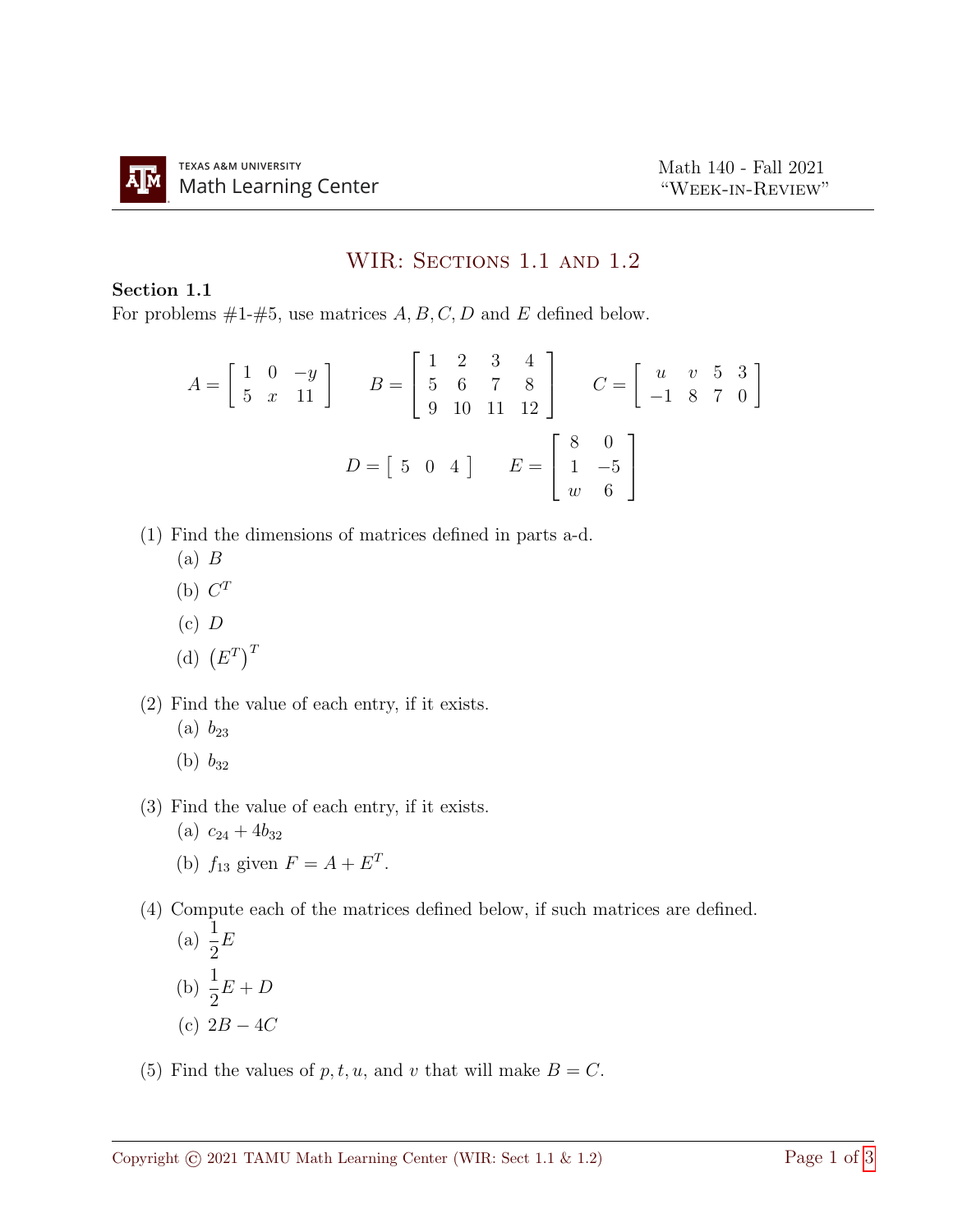- (6) The Bryan-College Station area has 3 different locations of Jay's restaurants; Wellborn Road, Walton Drive, and Wayfair Circle. At closing time on Thursday evening the manager at each location logged the inventory of certain items. The manager at the Wellborn Road location noted her store had 55 containers of potato salad, 60 pounds of chicken fingers, 100 loaves of Texas toast, and 75 bags of seasoned fries. The manager at the Walton Drive location noted they had 20 containers of potato salad and 65 loaves of Texas toast, but no chicken fingers or seasoned fries. The Wayfair Circle manager noted he had 95 pounds of chicken fingers and 45 bags of seasoned fries, but no containers of potato salad and no loaves of Texas toast.
	- (a) Create a  $4 \times 3$  matrix, F, to represent the inventory of these items at closing time on Thursday at each location of Jay's restaurants. Clearly label your rows and columns of  $F$ .
	- (b) Let matrix  $D$  (below) be the desired amount of potato salad, chicken fingers, Texas toast, and seasoned fries for each location when it opens for business on Friday. Define matrix S as  $S = D - F$ . Find S and determine what this matrix represents in the context of this problem.

|  |                 | Wellborn Rd. Walton Dr. Wayfair Cr. |     |     |
|--|-----------------|-------------------------------------|-----|-----|
|  | Potato Salad    | 100                                 | 75  |     |
|  | Chicken Fingers | 125                                 | 110 | 150 |
|  | Tx Toast        | 160                                 | 125 | 135 |
|  | Seasoned Fries  | 105                                 | 115 | 150 |

(c) There is an Aggie Football game in the area on Saturday and each store manager expects a 35% increase in the amount of each item in matrix D. Write a matrix equation that represents the amount of potato salad, chicken fingers, Texas toast, and seasoned fries each location will need to order when it opens for business on Saturday.

## Section 1.2

- (7) Suppose Dr. Whitfield owns a convenience store that sells gas. On Monday her store sold 1500 gallons of regular-unleaded, 1000 gallons of unleaded-plus, and 800 gallons of superunleaded gasoline. If the price of gasoline on this day was \$2.25 for regular-unleaded, \$2.69 for unleaded-plus, and \$3.19 for super-unleaded gasoline.
	- (a) Write the number of gallons of gasoline sold as a ROW matrix A and the price per gallon as a COLUMN matrix B.
	- (b) Use A and B to find the revenue earned by selling gasoline on Thursday at Dr. Whitfield's store.